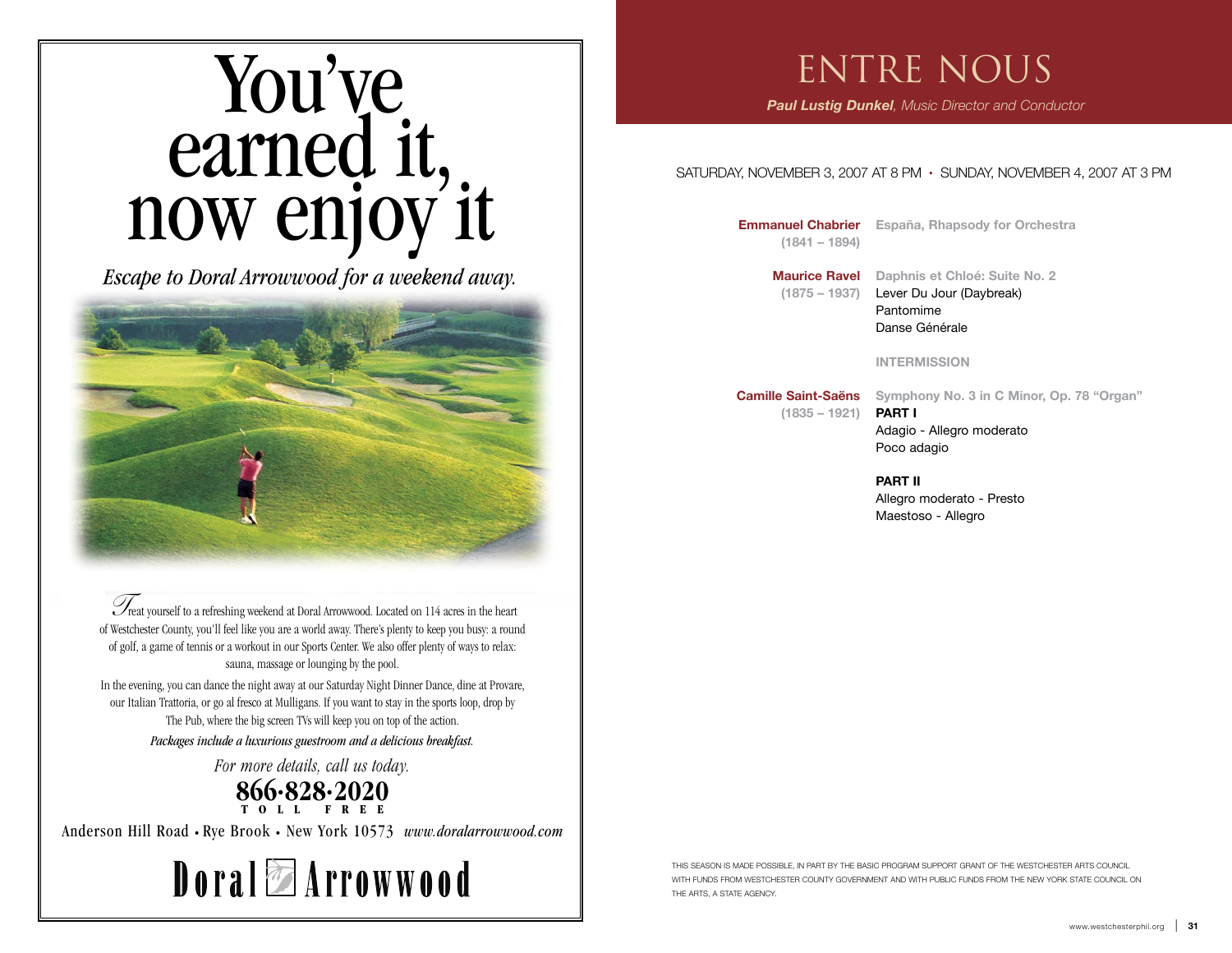## PROGRAM NOTES

#### **FLENTROP ORGAN**

Many legends surround the history of the Flentrop organ currently housed at The Performing Arts Center. The most often told story claims that the organ was commissioned for Carnegie Hall. After being shipped from the Netherlands, it was discovered to be a few inches too high and subsequently rejected by Carnegie Hall. More likely, the following occurred: Mrs. Leo Simon, a Carnegie Hall board member and mother of an organ student, financed the commission of a 43 stop, 3-manual organ on behalf of Carnegie Hall. The organ was to be built quickly, in order for it to be delivered in time for the Hall's seventy-fifth anniversary in September 1966. In June 1965, a flat-fronted, modern design was approved, only for Mrs. Simon to decide the following February that she did not like it. Isaac Stern was opposed to the organ from the beginning, insisting that it would ruin the acoustics of Carnegie Hall, and take up too much space on stage. In the end, having already missed the September 1966 deadline, Carnegie Hall abandoned their organ project. Despite efforts by Oberlin College to purchase the instrument, the organ was given to Purchase College, which was close to Mrs. Simon's home. It was finally installed in 1978 following the construction of The Performing Arts Center.

This tracker action organ now lives in the Organ Room of The Performing Arts Center, just to the left of the Concert Hall stage. Weighing a total of 21,000 pounds, the organ is made of African mahogany, and has some 3,721 pipes. It is one of the largest Flentrop instruments in the eastern United States and takes two to three hours, and the help of ten crew members, to move it hydraulically onto the stage.

#### **ESPAÑA, RHAPSODY FOR ORCHESTRA**

Chabrier showed his interest in music at an early age and studied piano, but then went on to study law and serve in the Ministry of the Interior for about twenty years before deciding to devote his life entirely to music.

In 1881, Charles Lamoureux, founder of the famous concert series of his name, asked Chabrier to fill the post of secretary and chorus master for his symphonic association. Lamoureux had met Chabrier at meetings of Wagnerites, and this appointment gave Chabrier an important musical visibility in Paris. Further, Lamoureux was the person who suggested that Chabrier visit Spain, a trip that was to have great significance in his musical development.

He was impressed with the music he encountered in Spain and became inspired to write *España*, his rhapsody for orchestra. In letters home from San Sebastián, Seville, and Granada, he vividly described the beauty he found in the country and its people. From Spain he forecast what his work would be like, "*Una fantasia extraordinaria, muy española...*my rhythms, my tunes will arouse the whole audience to a feverish pitch of excitement; everyone will embrace his neighbor madly. . . so voluptuous will be my melodies."

Indeed, Chabrier fulfilled his prediction. Of all his works, the *Rhapsody for Orchestra*, *España*, has been the most popular, since its first performance, on November 4, 1883, in Paris. It was appropriately dedicated to Lamoureux. Spain had indeed inspired Chabrier to write irresistible music. He originally wrote *España* for piano but then he orchestrated it at Lamoureux's urging, and it immediately became a phenomenal success. The audience did rise to a "feverish pitch of excitement," demanding an encore when Lamoureux conducted it at its premiere.

Chabrier included impressions of the *jota,* a fast dance from the Aragon region in quick triple meter, and the *malagueña,* another fast triple meter dance, which he had heard in Spain. The *malagueña* has a percussive accompaniment that alternates between a triple and duple feel. Within the work, Chabrier also creates his own original themes: one of these is a famous motive for the trombone, which found its way, as Poulenc pointed out in 1961, into Stravinsky's *Petrushka.*

Ravel's praise of Chabrier was intense: Ravel declared Chabrier's work in Spanish music as significant as Monet's in French painting. Chabrier's colorful orchestral rhapsody *España* gave him instant fame: young people hummed its tunes on the street and even the most conservative French musicians found it charming. Quixotically, in later years, when badgered for information about the origin of *España,* he would say only, "It's a piece in F major; that's all."

Everyone loved *España*, except the Spaniards. Chabrier's publisher issued the piece in piano arrangements for two and four players, and it was even turned into a suite of waltzes for café orchestras, but the Spanish composer Albéniz detested the work, and even the Francophile Spaniard Manuel de Falla found it intolerable.

#### **DAPHNIS AND CHLOÉ, SUITE NO. 2**

In the period just before World War I and until some years after it, perhaps the most well-known and most exciting work in musical theater came from the famed Ballet Russes of Serge Diaghilev. Diaghilev brought together leading graphic, musical, and dance artists of his time which resulted in the production of masterpieces distinguished by the melding of the creative genius of talents from these various fields. Ravel had been interested in Russian music for a time before his collaboration with the impresario Diaghilev but had always felt it was very undisciplined. Diaghilev agreed with some of Ravel's criticisms and liked Ravel's colorful orchestrations and his exhilarating rhythms.

 Sometime in 1909 Diaghilev commissioned a score from Ravel for a ballet on Daphnis and Chloé that he hoped to produce in 1910. It became the largest work Ravel ever composed. Although he completed the piano score in 1910, the orchestration remained undone until 1911, when enough of it was ready for a suite extracted from the ballet to be performed in concert. Even though the music was ready in time, the ballet company's series of internal problems postponed the first performance until June 8, 1912. The choreography was by Michel Fokine, scenery and costumes by Leon Bakst; Vaslav Nijinsky and Tamar Karsavina danced the title roles and Pierre Monteux conducted.

The story of Daphnis and Chloé is based on the third century pastoral romance by the Greek author, Longus. Daphnis was the son of the god Mercury and a Sicilian shepherdess. He was a pupil of Pan and of the Muses, inventor of pastoral poetry, and lover of the shepherdess, Chloé. In the story, a band of pirates invades peaceful Greece and conquers a group of maidens including Chloé, the lover of Daphnis.

In an autobiographical sketch written in

## PROGRAM NOTES

1928, Ravel described his work as "a choreographic symphony in three parts." "My intention," he said, "was to compose a vast musical fresco, faithful to the Greece of my dreams. The work is constructed symphonically in a strict tonal scheme, based on a few motifs whose development achieves a symphonic homogeneity of style." In fact, the two popular extracts, known as "suites" from the ballet, were not so-called by Ravel, who had them published as *Symphonic Fragments*, *First Series and Second Series*. The two suites, especially this second one, have long been included in orchestral repertoires, but in the last few decades conductors have sometimes performed the complete score of the work rather than one suite or the other. The suites are long extracts from the ballet score. Suite No. 2 is the entire third scene.

Notes from the scenario are printed in the score and tell the story of the Suite No. 2:

*Daybreak.* "No sound but the murmur of dew dripping from the rocks. Daphnis is lying at the nymphs' grotto. Little by little, day breaks. Bird songs are heard. In the distance, a shepherd passes with his flock. Another crosses the stage. A group of herdsmen enters, looking for Daphnis and Chloé. They find Daphnis and wake him. In anguish, he looks about him for Chloé. She appears at last, surrounded by shepherds. They throw their arms about each other. Daphnis sees that Chloé is wearing a crown; his dream was a prophetic vision; Pan's intervention is clear. Lammon, an old shepherd, explains that if the god Pan has saved Chloé, it is in memory of his old love for the nymph Syrinx."

*Pantomime.* "Daphnis and Chloé mime the story of Pan and Syrinx. Chloé acts the part of the young nymph wandering in the meadow. Daphnis, as Pan, appears and declares his love. The nymph repulses him. The god becomes more pressing. She disappears. In despair, he picks a few reeds, fashions a flute of them and plays a melancholy tune. Chloé reappears and dances to the music of the flute. The dance becomes faster and faster until Chloé, in a wild spin, falls into the arms of Daphnis. At the nymphs' altar, he swears fidelity with the sacrifice of two lambs. A group of young girls dressed as *bacchantes* enter. Daphnis and Chloé embrace tenderly. A group of young  $\gg$